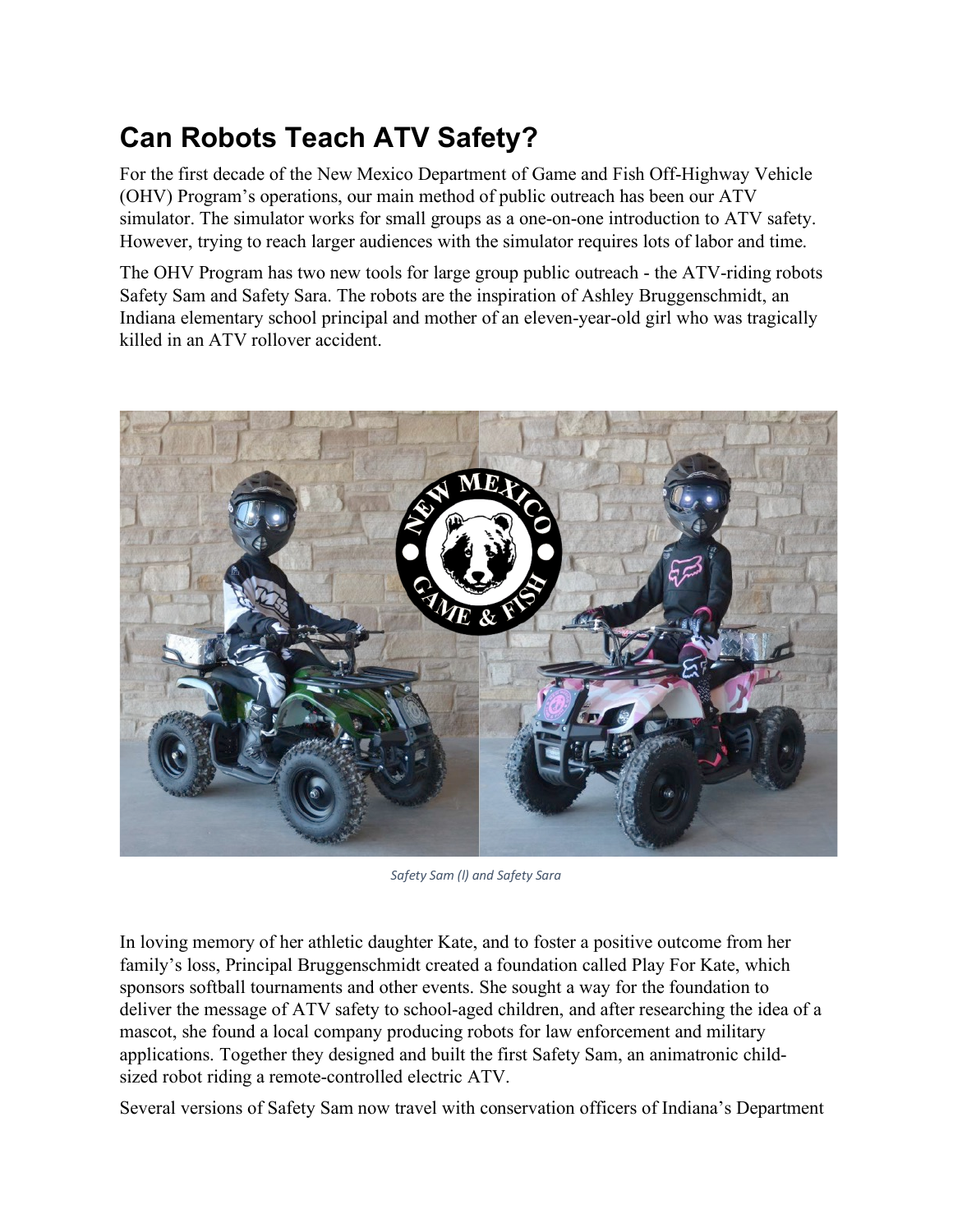of Natural Resources, conducting ATV safety presentations to the state's schools and other audiences. New Mexico's OHV Program, upon learning about Safety Sam, arranged to purchase the first version operating outside of Indiana. Sam was so well-received in NM that the OHV Program subsequently ordered a female version, Safety Sara, which has a long ponytail streaming from the robot's helmet and rides a pink camo ATV.

Safety Sam has visited schools in Los Lunas, Bosque Farms, Gallup, and Socorro so far, reaching more than 700 elementary students. Sam makes a grand entrance at schools, wearing full safety gear including helmet, goggles, boots, and gloves, with LED eyes glowing and ATV-mounted strobe lights flashing. Some younger children find the robot a little creepy, but older kids – many already learning about robotics in their science classes – are excited to watch Sam as he leans and looks through his turns just the way a human should.

Safety Sam and his human presenter introduce themselves and ask the kids how many of their families have off-highway vehicles. In the more rural schools, a majority of the kids raise their hands. They represent an important segment of New Mexico's OHV-using population and nationwide, a group likely to have ATV accidents, injuries, or fatalities – kids we need to reach.

A popular feature of Safety Sam school presentations is a safety gear race, where volunteer teachers and school staff participate in putting on helmets, goggles, boots, and gloves while their classes cheer them on. The participants receive souvenir OHV program coffee mugs for being willing racers.

Presentations also include a short video montage produced by the department's Information and Education staff, showing a group of kids going through an ATV safety class at the Los Lunas OHV Education Training Center. The audience sees how much fun a hands-on safety class can be, especially when the students get to ride the intermediate skills trail the Village of Los Lunas Open Space Division has constructed with OHV Trail Safety Fund grant money.

The video concludes with a message from OHV Law Enforcement Coordinator Desi Ortiz, reminding the audience about the laws and rules applying to OHV recreation in New Mexico.

Safety Sam presentations conclude with the kids receiving OHV Program souvenir string bags containing Adventure Trail activity books and crayons from the National Off-Highway Vehicle Conservation Council (NOHVCC), coloring pages from Play For Kate, NMDGF OHV Program survival bandanas, and OHV Program brochures for their parents.

Safety Sara has not yet traveled to any schools, and with the coronavirus shutdown, event scheduling has been suspended. When schools resume normal classes, both robots will hit the road in custom-wrapped trailers to spread the message of ATV safety, and hopefully preventing accidents and fatalities.